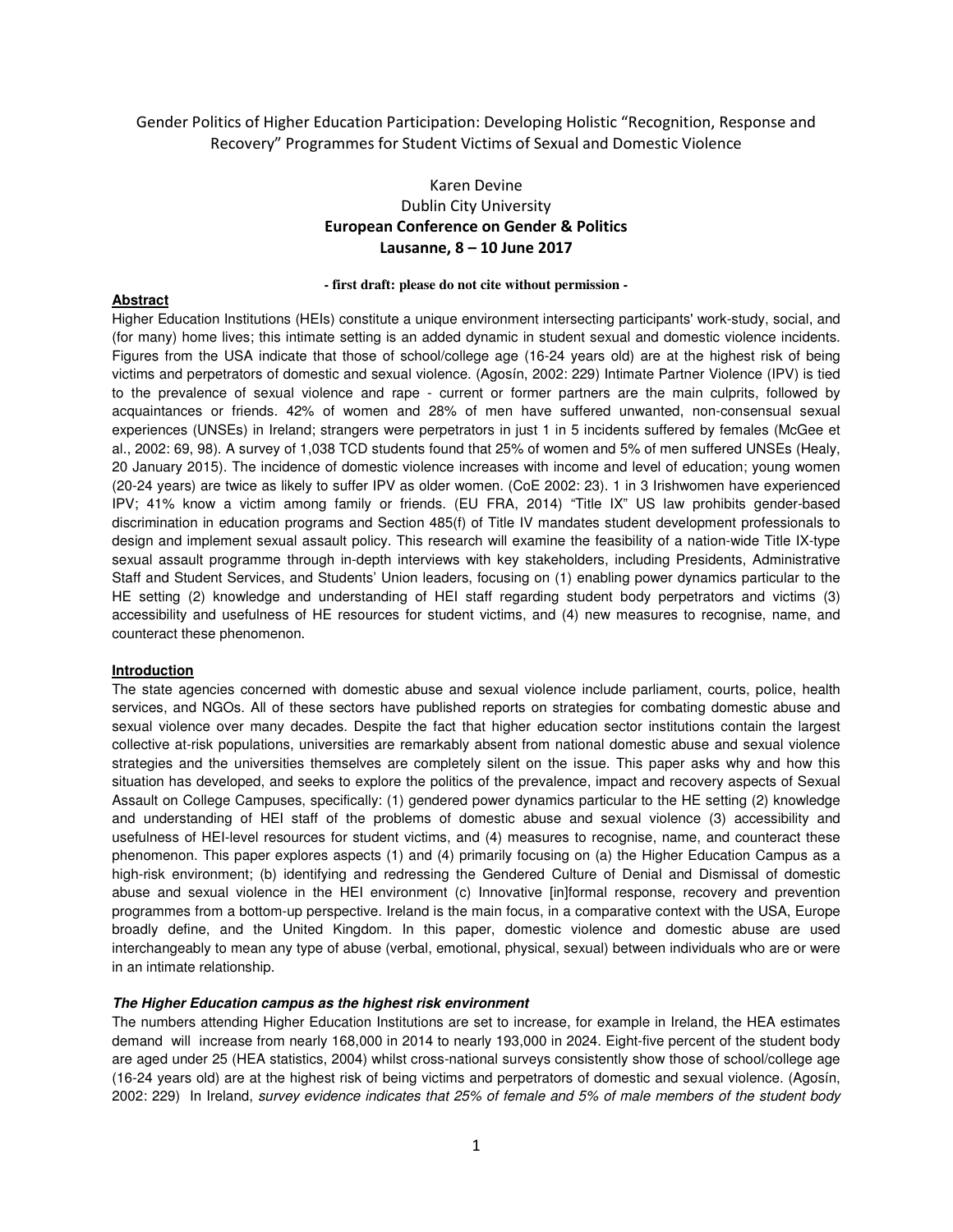*suffered unwanted, non-consensual sexual experiences (UNSEs) whilst at college* (Healy, 20 January 2015). In the US, a Northwestern University study published in the *Journal of Adolescent Health* found the lifetime experience of *forcible rape was 21.7% among the women in the study, and 25.7% for incapacitated rape*. In short, the higher education environment is, in theory and in practice, the most dangerous setting in terms of victimisation through stalking, harassment, domestic abuse and sexual violence. This unpalatable fact rests uneasily with the norm associated with further education being a time of immense intellectual and personal development, along with a flourishing and relatively care-free social life. Fighting to get the darkest side of the university and college experience to be seen as an urgent priority for policy-makers and students alike is therefore very challenging. This goal is one of three main points argued in this paper.

### **Identifying and redressing the Gendered Culture of Denial and Dismissal in the HEI environment**

To date, universities and institutions in the Higher Education sector in Ireland and further afield in the UK and Europe have been broadly unresponsive to this issue. This lack of initiative by HEIs is reflective of the wider paradigm of gender equality policies and domestic and sexual violence legislation at the level of state and government that is, in practice, unfit-for-purpose. In the United States of America, "Title IX" US law prohibits gender-based discrimination in education programs and Section 485(f) of Title IV mandates student development professionals to design and implement sexual assault policy. Yet the mismatch between university response programmes in the context of statelevel policy and the lived experience of abuse, assault and harassment of major sectors of the student body exists, and has been highlighted recently through a number of cases that received media attention. The second key point of this paper is **the need to identify and redress the male chauvinist, gendered values embedded in the ethos of the higher education institutional setting**. De facto policies of denial and dismissal of serious sexual assault on campus contribute to the failure to stem the increase in cases and the lack of adequate prevention and response programmes. This phenomenon is reflective of out-of-campus societal context in which police, courts and legislators also fail to respond adequately due to this culture of denial and dismissal.

## **Innovative [ in]formal response, recovery and prevention programmes**

The third focus of this paper is the **informal and formal methods of response to sexual assault cases**. These can exist on many levels. At the state-level in the USA, for example, then President Obama and Vice President Joseph R. Biden Jr. announced the formation of a national culture-shifting awareness campaign on 19<sup>th</sup> September 2014, involving pledge-taking and campus events called *It's On Us*. *It's On Us* has educated and trained almost 5,000 student leaders to date. At the campus community levels in the USA, examples include large numbers of students gathering to protest sexual assault on college campuses e.g. the #YesAllWomen rally in Seattle on 30th May 2014, and a "National Day of Action to Carry That Weight" on  $24<sup>th</sup>$  October 2014, organized by a group called "Carry That Weight", during which students carried mattresses on 130 US campuses and several elsewhere (Svokos, 2014). To date, no such initiatives have been undertaken at the state or community level in Ireland or the UK. Emanating mainly from the USA, there is a number of newly emerging informal initiatives that could shift the power balance from the perpetrators to their potential victims and survivors of campus sexual assault. The task at hand in this paper is to identify current and potential schemes.

## **(a) The Higher Education campus as the highest risk environment for domestic abuse / sexual violence**

Higher Education Institutions (HEIs) constitute a unique environment intersecting participants' work-study, social, and (for many) home lives. The majority of people (85%), specifically the third-level student body, working, in a HEI environment are aged under 25 (Higher Education Authority of Ireland, 2017: 2003-2004 statistics). A majority of students participate in extracurricular events and social activities in the evenings as part of the college experience. In this respect, the HEI environment is unique as a locus of full-time workplace *as well as* after-work recreational life. The opportunity to mix with hundreds of new people at an event, through sports clubs or student societies, with many revolving around alcohol and drug use, is an added dynamic in student sexual and domestic violence incidents. Finally, 11% of all students live in student accommodation, with a higher proportion of first year undergraduates availing of this option. Thus, for a large minority of students, the HEI environment is their work place, their social space *and* their home. Responses to Student Victims of Sexual and Domestic Violence need to take account of these unique characteristics of their lives, and to recognise these bespoke dynamics in order to enable Recovery.

I remember on my first day of class as a college student in 1990, in a Politics lecture to over 500 students, the professor's opening words were to ask each of us to look at the person sitting to our right, and declared, "one of you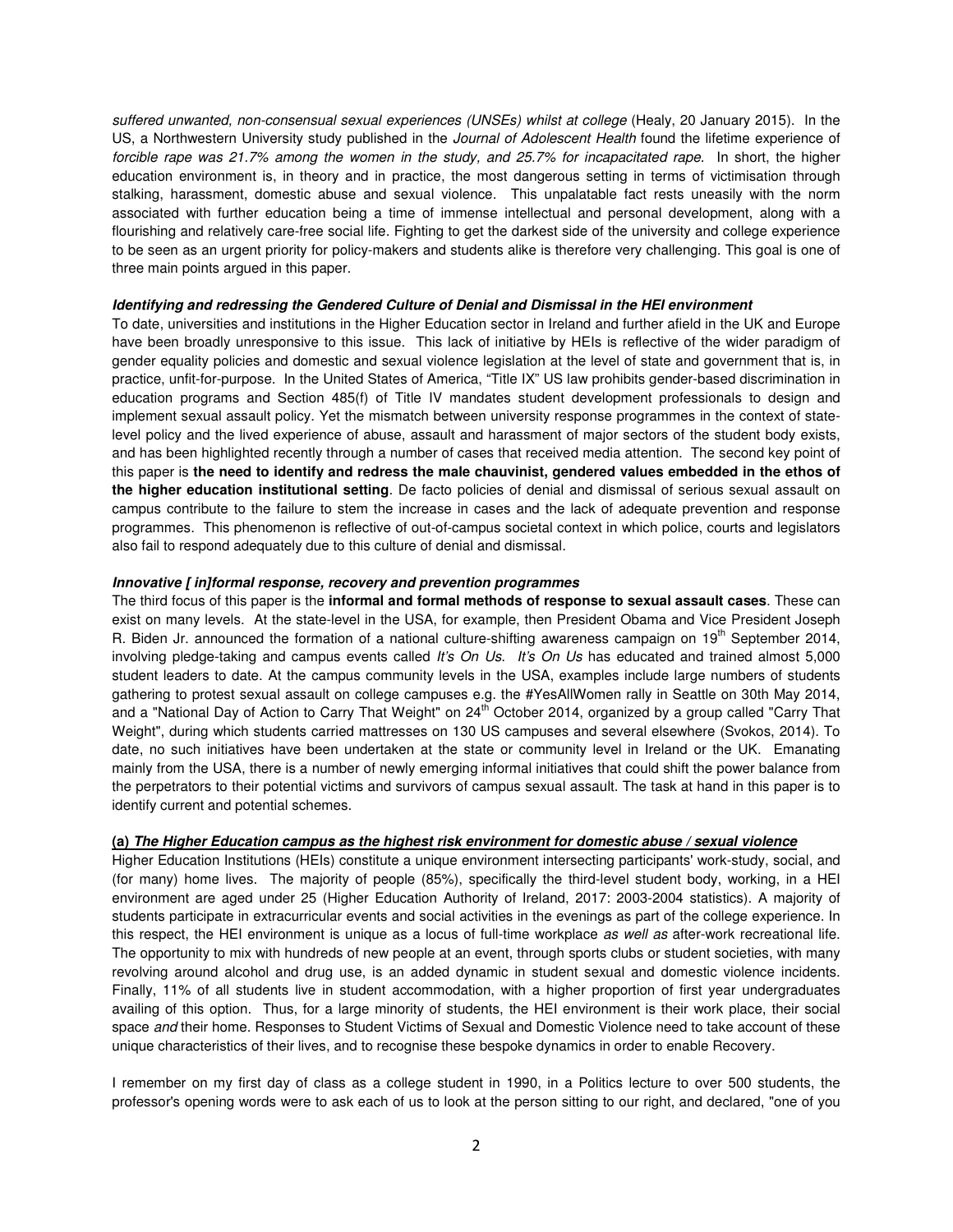will not be here next year" to illustrate the rates of failure and drop-out, and presumably, to scare some of us into doing a bit of work during the forthcoming semester. Yet no university inauguration address to a large group of first year students has said, "look at the person sitting two people away from you - s/he will likely be sexually assaulted or raped by a fellow student before this degree programme is finished." That latter statement is equally as true for female students and 1 in 20 males as the former statement, and reflects a much more dangerous, life-altering - if not near-death - experience of college life. Generations of women, in particular, have been left unprepared and defenceless against attacks of predators among university staff and students. Only in recent years has this situation merited attention from media, forcing governmental, police and judicial authorities to address the myriad of issues involved.

The prevalence of sexual coercion and violence against women is seen through survey data in the USA, Europe and Ireland. In terms of US studies, a 2002 study of a nationally representative sample of women found 1 in 3 women were victims of sexual coercion by a husband or intimate partner in their lifetime. (Basile, 2002) A 1995-1996 survey of 16,000 participants conducted in all 50 states found 1 in 4 women (and 7.6% of men) are raped or physically assaulted by a current or former spouse, cohabiting partner or dating partner at some time in their life (Tjaden & Thoennes, 2000). In the US each year, intimate partners batter between 2-4 million women of all ages, races and classes.

European figures on sexual and domestic violence reflect the situation in Ireland and the USA. The Council of Europe concluded that 25% of women suffered domestic violence and between 6% and 10% of women suffered violence in a given year. (2002: 46) Young women (20-24 years) are twice as likely to suffer violence as older women. (Council of Europe, 2002: 23) Based on available prevalence studies, the Council of Europe estimates that 20-25% of women reported rape or attempted rape. Their husbands or partners were usually the culprits and, where rape occurred in the context of a settled relationship, it was very likely to be a recurrent experience. Thus, rape is intimately tied to Domestic Abuse/Violence or Intimate Partner Violence (IPV).

The 2002 Sexual Abuse and Violence in Ireland (Savi) study found that 42% of women and 28% of men reported having experienced sexual abuse or assault in their lifetime, with ten per cent of women and three per cent of men experiencing penetrative abuse, pointing to evidence that the extent of victimisation in Ireland for sexual offences is remarkably high. In an analysis of 173 rape case files received by the Irish Central Criminal Court between 2002 and 2005, nearly three-quarters of complainants reported being raped by someone with whom they had had a prior relationship of some description. (Leahy, 2014: 21) Of one hundred survivors of rape committed since 2002, interviewed as part of a Project "Rape and Justice in Ireland" (2009), over 40 per cent of those who made a report to the police seriously considered withdrawing their complaint, mainly because of a poor reaction from the police. The same issues pertain to domestic abuse rates in Ireland: levels of reporting of domestic violence crime are low, despite the fact that a 1999 Eurobarometer survey found that Irish people "think that domestic violence against women is most widespread" (EC, 1999: 6), giving a collective score of 3.28 out of 4 (On a four-point scale, the European average is 3.04 for this question). 30% said they knew of a woman who has been a victim of some form of domestic violence in their neighbourhood/ immediate area, compared to the EC15 average of 18.3% (EC, 1999: 108).

It must also be noted that Ireland is one of the most 'youthful' nations in the EU with more than 24 % of young people; and Ireland had the highest rate of female youth suicides, and the second highest rate of male youth suicides in the EU between 2009 and 2011 (Brennan, 28 October 2015) and recalling the survey evidence that 25% of female and 5% of male members of the student body suffered unwanted, non-consensual sexual experiences (UNSEs) whilst at college (Healy, 20 January 2015), taken together, these are compelling statistics to consider for young people's welfare, mental health and physical safety whilst pursuing further education. "These data make clear that prevention programs for both men and women in both high school and college are necessary. Programs may need to address trauma-related concerns for previously victimized women." (Carey et al. 2015: 680)

## **(b) Identifying and redressing the Gendered Culture of Denial and Dismissal in the HEI environment**

At the international level, Geraldine Moane outlines the systematic nature of violence against women, and the fact that even if a woman has not directly experienced violence, she will experience problems because of violence against women (2011: 44) and more generally because of the system of patriarchy that supports gendered forms of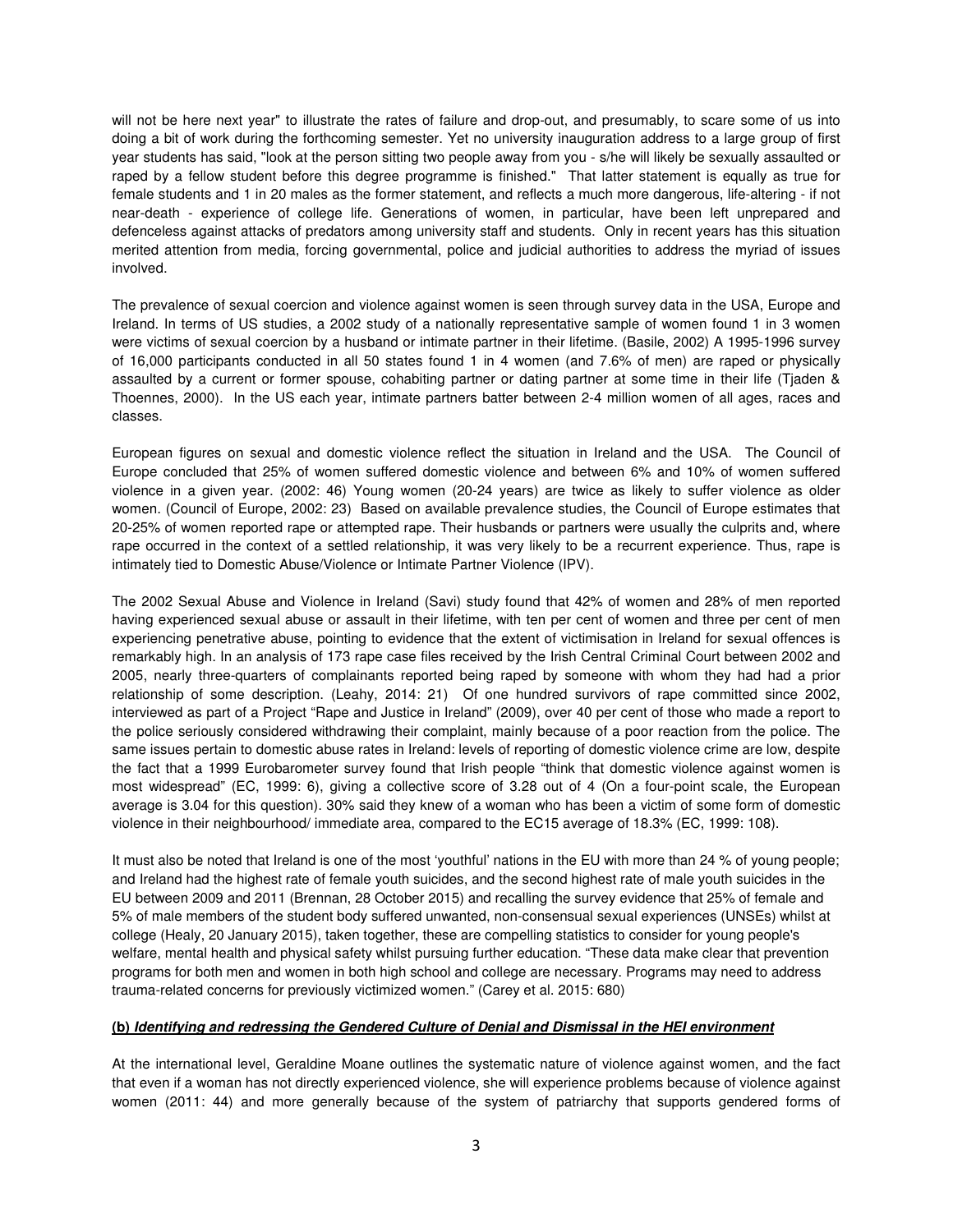oppression and violence and its many forms and manifestations (Moane, 2011: 39-55). Culture is evidently slower to change than laws in Western societies.

Gender discrimination in HEIs can be seen across three levels of analysis: (1) the macro-level of societal structures of gendered beliefs and practices because one cannot understand the status of female academics in Ireland divorced from the status of women generally in society; (2) the meso-level of progression and promotion of female scholars compared with males in the aggregate student/staff body using a range of criteria, and (3) the micro-level of female academics' lived experiences on the job, including internal interactions with students, colleagues, academic hierarchy, and external interactions with media, policy-makers, civil society NGOs, etc. (Devine, 2016)

## *Macro-level of societal structures of gendered beliefs and practices*

 $\overline{\phantom{0}}$ 

As in many societies, gender discrimination in Ireland is a set of beliefs and practices that have developed in more recent times. Before colonization, Ireland had an ancient Irish legal system of Brehon Law that was preserved in the Senchus Mor. This law originated in the judgements of the Pagan Brehons, prior to the Christian era, was revised by St. Patrick on the conversion of the Irish to Christianity, and recognised throughout the greater part of Ireland until the reign of King James, covering a period of 1500 years. (Hancock, 1986: xlx) It only became infused with gendered ethnocentrism and authoritarianism with the influence of Rome.

In ancient Ireland, women were chieftains, chieftains of equal grade to men (Hancock 1865: 121); women had possessions and property (ibid. 151) and the true rights of women were defended (ibid. 151); their defence was the reason for war; and there inherent equality between genders of the same rank (ibid., 167, 301) equality regarding sexual relations e.g. obligations of husbands (ibid. 181) not to "neglect co-habitation i.e. not going to her in her bed" were enforced (ibid. 181). Violence against women was punished, including "disgraceful violence that brings on premature labour" (ibid. 182) and domestic violence and marital rape was regarded as the most heinous crime - "thy wife, i.e. an injury the most in tolerable, by striking or violating, a blot on thy honor" that was punished AND regarded as condemnation of these offenders' character (ibid. 235). Not just women, but animals were also protected, with punishments for attacks such as "maiming thy chained dog" (ibid. 235).

On-lookers, those who stand by and do nothing to prevent crimes, are punished for not saving someone from violence, and for not prohibiting killing (ibid. 243). Brehon Law has been written into six volumes and throughout these tomes, there is evident parity of esteem for women, seen as equal citizens of these societies. These norms and laws are devoid in 'modern' Ireland today.

At the state level, Article 41.2 of the Irish Constitution specifically refers to the role of women in the domestic, private sphere. It designates a sphere and role of "life within the home" solely to women and commits the state to ensure women do not engage in labour to the "neglect of their duties in the home". This paternalistic status of women infused the secondary education system in Ireland for decades and has resulted in generations of third level female students making gendered choices in terms of subjects of degree programmes and careers. Women tend to outperform men in secondary school and third level education in Ireland: the CSO's *Men and Women in Ireland* survey reports higher proportions of girls achieved A or B grades than boys across twelve higher level Leaving Certificate subjects, with one exception (engineering). (CSO, 2011: 41) and a higher proportion of women have a third level education in Ireland than men (CSO, 2011: 44) There are more women going to university and graduating from university, yet it is men who ascend the ranks of academia. The patriarchal knowledge-paradigm and establishment within academia e.g. from Aristotle's claims that women were in an unnatural state of irrationality and therefore had to be controlled by rational man; Rousseau advocated the equal education of the genders, but the purpose of female education was to support the male; to the current adversarial methodology of critique as a means for knowledge production, neither encouraged feminist challenges to their power, nor facilitated their publication. (Cullen, 1987: 143-149) According to European Commission SHE figures (statistics on women in science) from 2009, Ireland has the second highest glass ceiling index<sup>1</sup> in the EU for women in higher education (European Commission, 2009: 70).

<sup>&</sup>lt;sup>1</sup> The Glass Ceiling Index (GCI) better illustrates the difficulties women have in gaining access to the highest hierarchical levels. This index measures the relative chance for women, as compared with men, of reaching a top position. The GCI compares the proportion of women in grade A positions (equivalent to Full Professors in most countries) to the proportion of women in academia (grade A, B, and C), indicating the opportunity, or lack of it, for women to move up the hierarchical ladder in their profession. The GCI can range from 0 to infinity. A GCI of 1 indicates that there is no difference between women and men being promoted. A score of less than 1 means that women are over-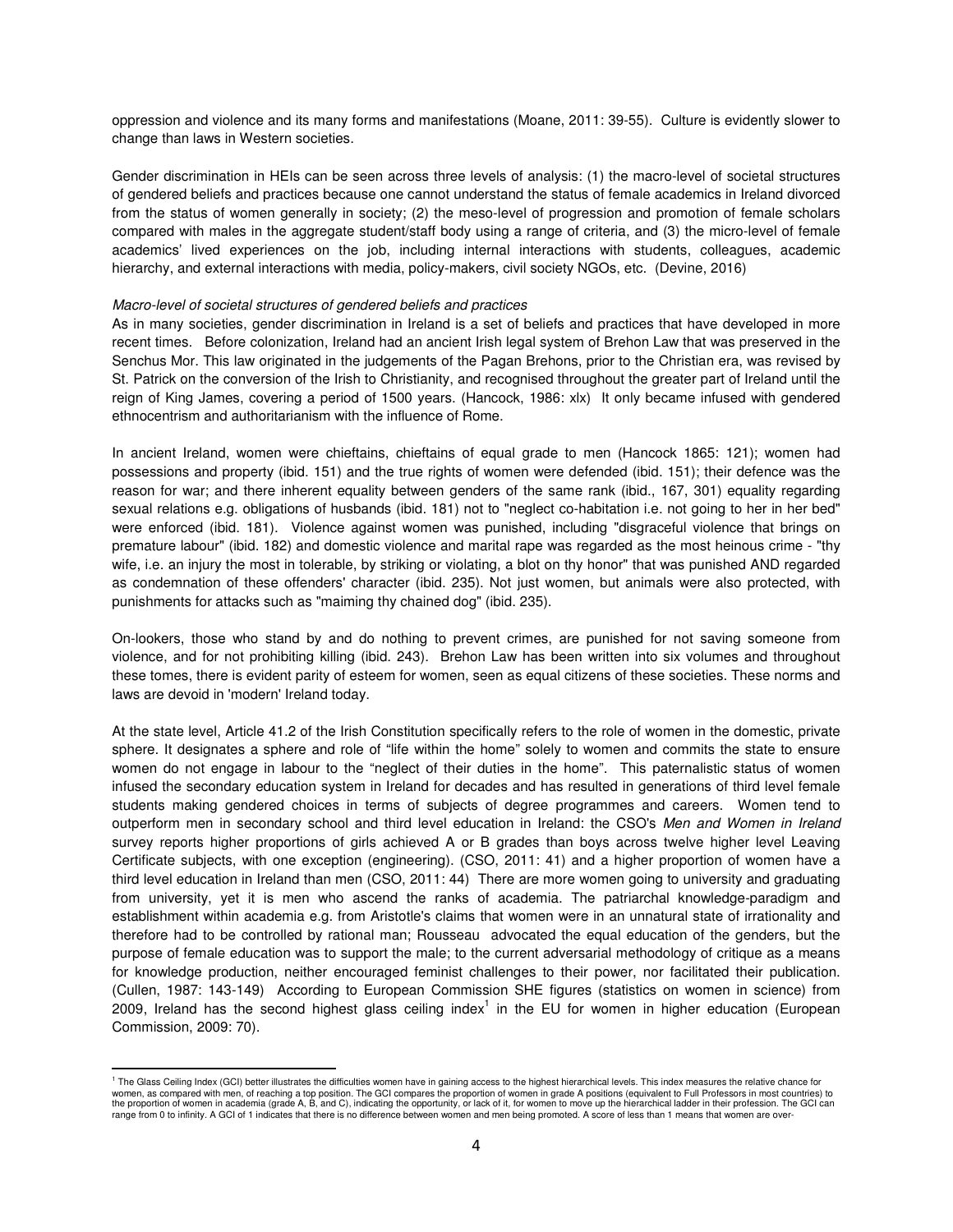Women academics suffer sexual harassment in the workplace (including everyday practices of unwanted sexual jokes, comments on her appearance, and other verbal harassments<sup>2</sup>) and particularly gendered forms of bullying and micro-aggressions - additional traumas not suffered by men, and problems that are not taken as seriously by authorities and are under-reported as a result. Laura Bates' Everyday Sexism Project had received stories from thousands of students and women working at universities who have experienced sexual harassment, assault and rape on campus and "have been dismissed, disbelieved and gone unsupported by peers and universities in the aftermath." She said, "It is a scandal that many universities still have no clear policies in place for tackling sexual violence, or supporting survivors and fully dealing with cases when they arise." (Gray, 21 October 2016).

Over time, inequity based on gender can create a level of trauma, and at the very least, a high level of constant stress that is similar (yet in a much less severe and life-threatening way) to trauma experienced over generations by populations that are historically marginalized. (Holling et al. (in Guttierez y Muhs) 2012: 257) "Public health evidence suggests that chronic stress - like the pressure of being continually misperceived or belittled or having to fight off microaggressions - can result in higher levels of hypertension, cardio vascular disease and coronary heart disease." (Harris and Gonzalez, 2012: 7) Structural disempowerment, discouragement, devaluation, dismissal and disregard all take an additional psychic and physical toll on women in a career that is characterised by overwork.

The question is, what is being done about this discrimination against female academics? At the state level, nothing, reflected in the fact that a dedicated gender equality unit of the Department of Education closed over a decade ago. At the university level, nothing, other than the compilation of monitoring reports in some institutions, with some universities scrambling to promote a particular cohort of status quo females in order to avoid sanctions of continued bad press and possible action on research funding access from the EU level. One university's so-called "Gender Task Force" is deemed ineffective by trade unions as it is management-appointed and not independent, and it can only 'consider' and 'advise' measures towards 'effective gender equality'. (NUIG, 2015: 8) Even the so called "Gender Action Plans" mooted in sub-disciplines only expect an increase in female *applications* for promotion and funding, not in the numbers of women actually promoted or funded. (TCD, 2013: 27) At the individual level, many women fear taking their employers to court.

Since 1994, the UK's 'Zellick' guidelines advised universities not to investigate allegations of sexual violence or implement disciplinary procedures unless the victim has reported the crime to the police. This may be changed in the future given that the 2016 UUK taskforce report is now suggesting universities in the UK adopt a hands-on, zerotolerance policy when dealing with incidents. Dr Christine Garcia, an expert at the National Center for Campus Public Safety explains that universities can best prevent such incidents by educating their students and staff about sexual violence, healthy relationships and consent, although she admitted that this training needs to begin at primary school and continue throughout higher education. (Bothwell, 2016) Given Ireland's University hierarchies' male chauvinist attitudes to female lecturers and students are widespread, and thus far, very slow to change, the same cohort will continue to ignore the problem of sexual violence on campuses in Ireland.

In the USA, where universities have a legal obligation to address sexual harassment, including abuse and violence, the same mores are evident in a widespread failure to adequately respond to cases. In one case, third-year Harvard Law student Kamilah Willingham reported to the Harvard Office of Sexual Assault and Responses on January 16, 2011, that she and her friend were sexually assaulted during the early morning hours of January 15, 2011 by fellow Harvard Law student Brandon Winston. Harvard Law Administrative Board conducted a hearing on Willingham's complaint against Winston, upheld her complaint and on September 21, 2011, imposed a sanction of dismissal on Winston. The Harvard Law faculty full professors undertook a review and voted to overturn the findings and decisions of the Independent Fact Finder, the Administrative Board, and the Hearing Officer and re-instated the student.

l

represented at grade A level and a GCI score of more than 1 points towards a Glass Ceiling Effect. (European Commission, 2009: 70) Ireland's index is 3.8 (European Commission, 2009: 80) 2

examples of microaggressions directed at lone female academics in a group of male colleagues include "I wish that *some* people were never born" (a senior professor responding to a female's stated reason for being vegetarian, specifically so that no animals are bred for killing) , "do you have sex with penguins?" (another random<br>microagression thrown at a female lecturer by a senior l haven't had children" (no explanation necessary!); "he didn't get you anything because he hates you" (a senior lecturer responding to a female colleague who doesn't drink coffee being omitted from a coffee round), and finally, "tough bitch" (a senior lecturer had raised a story about a male student being reported for plagiarism, and falsely accused<br>a female colleague of being the lecturer i and Shipman, 2014)].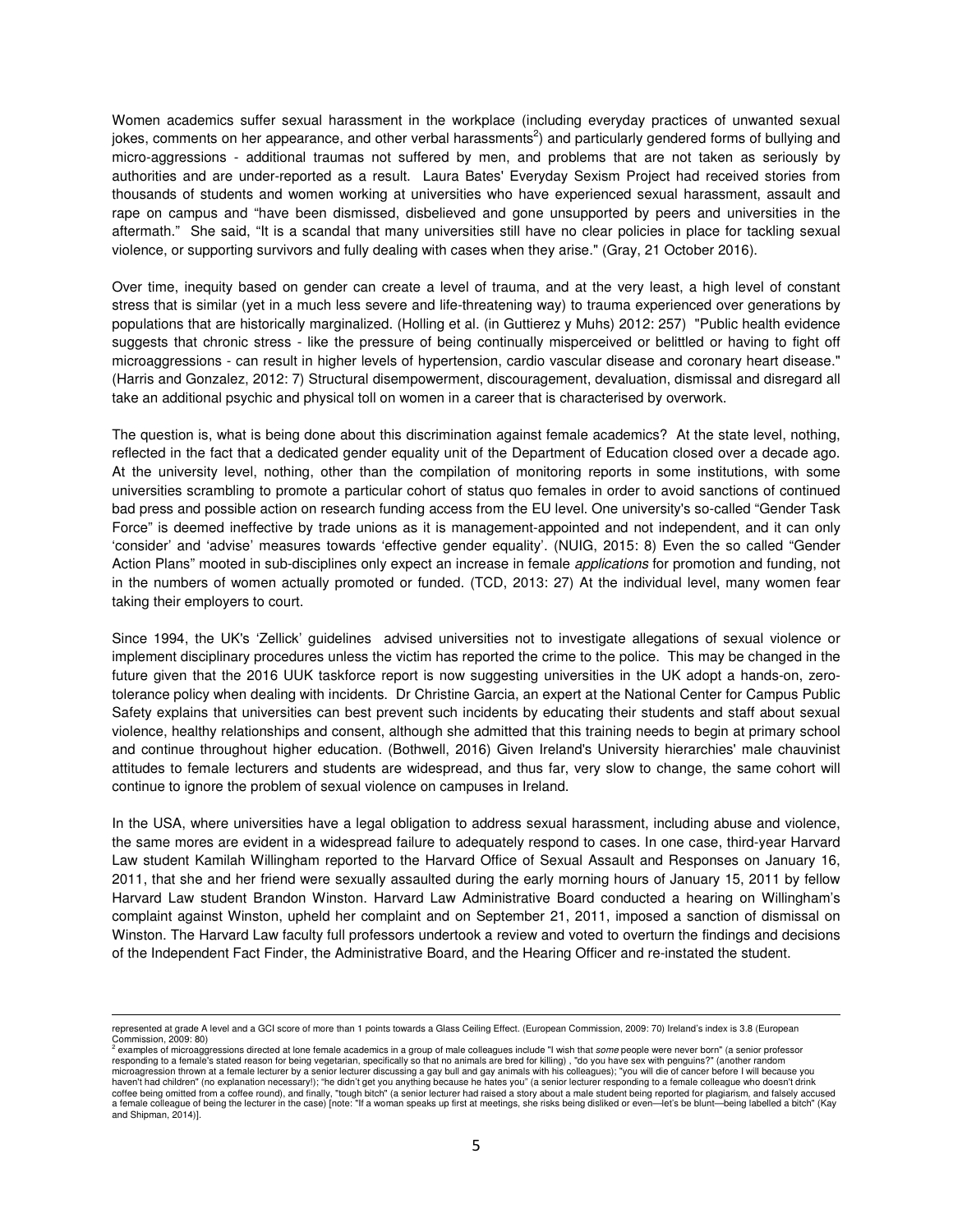In another case, on December 2012, Erica Kinsman, a Florida State University student, reported to the Florida State Police and the Tallahassee Police Department that she was raped several hours earlier by an unknown man after drinking at Potbelly's, a popular local bar (see her story: http://www.thespreadit.com/fsu-winston-accuser-69110/). The Tallahassee police closed the case 66 days after Kinsman reported her rape, without interviewing Jameis Winston, who she later identified as her attacker after she recognized him in class, and crucial witnesses (one of whom videotaped part of the sexual encounter) or getting DNA or phone records from Winston. The investigative officer, Detective Angulo, had worked for the Seminole Boosters, the fundraising arm for FSU athletics (Winston was the FSU football team's starting quarterback at the time of the assault). The FSU hearing officer found Winston not responsible for raping Kinsman, despite the fact that through his own admission during the hearing, Winston had violated FSU's student policy requiring verbal consent of sexual encounters. Kinsman filed a civil suit against Winston which is on-going, and in 2016, the university paid \$950,000 to settle a lawsuit brought by Kinsman alleging a violation of Title IX by FSU in handling her complaint, without admitting liability.

Another case that made headlines around the world through an astonishing, brave and vividly articulate Open Letter (http://www.documentcloud.org/documents/2852615-Stanford-Victim-Letter-Impact-Statement-From.html) written by the victim of sexual assault by Stanford student and swimming athelitc Brock Turner and published on-line, after he was given a lenient, short sentence upon conviction on three charges of felony sexual assault in 2015. The letter has been read over 11 million times. As a result of the backlash in the wake of his sentencing, Judge Aaron Persky, himself a former Standford student athelete, has asked not to hear any more criminal cases, and has been reassigned to the Civil Division of the California Court system.

I argue that the continued failure of university authorities in responding appropriately to sexual crimes on campus is a direct consequence of the gendered values and chauvinism of the higher education sector. This in turn is embedded in and reflective of societal attitudes, which have been questioned recently in the context of the proposed new provisions of a Domestic Violence Bill: " Why then do we have an inherent tolerance to sustained attacks on human beings just because the violence occurs behind closed doors or because the violence is inflicted by a perpetrator who is known to the victim. What does that say about us as a society? What does that say about us as legislators." (Rose Conway-Walsh, 1 March 2017) Figure 1 below illustrates the 'perfect storm' overlap between (1) the HEI setting as a unique locus for sexual predators among new cohorts of young people living away from home for the first time who are further vulnerable given the norm of alcohol and drug use, (2) wider societal and local university norms treating women as second class citizens and in ignoring or denying (3) the epidemic of stalking, sexual harassment, domestic abuse and sexual violence experienced by students during their university years, pave the way for continued abuse.



**Overlap of HEI Setting, HEI gendered values and the Student Experience: Prevalence and Response to Sexual and Domestic Violence**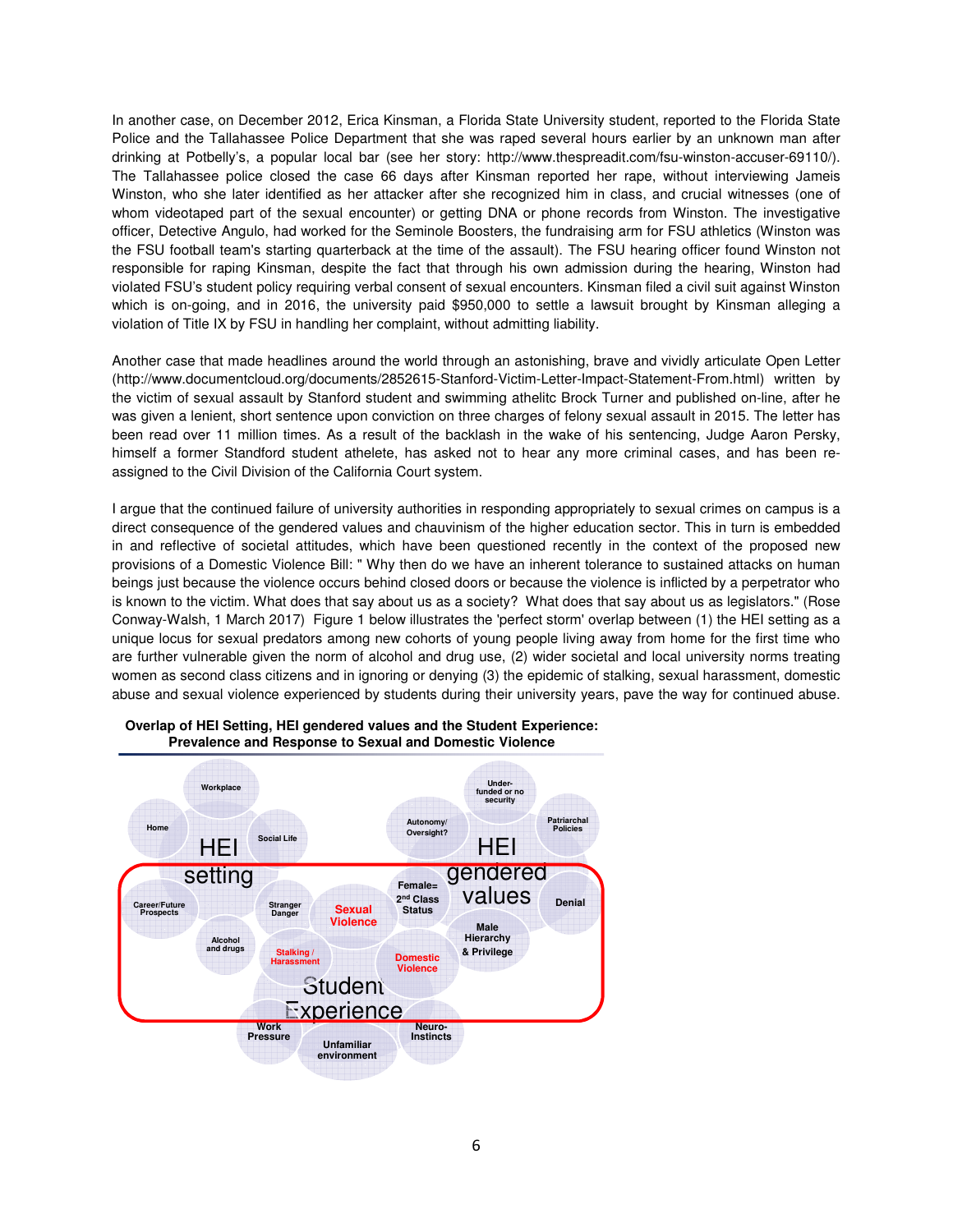Given the response to combating sexual violence will not come from the top, coupled with the lack of adequate legislation, policing and justice systems to criminalise, prosecute and deter acts of domestic abuse, sexual harassment and sexual violence, the only immediate avenue for change would be through the employment of a bottom-up approach. The strength in resistance comes from the experiences of individual women who find that patriarchal stereotypes are damaging to their development as human beings (Cullen, 1987: 150). An opportunity to engage in solidarity creates a renewed sense of hope - moving from sustaining oneself/surviving in the academy to decolonizing the academy/thriving. (Holling et al., 2012: 257, 255, 256) The third and final part of the paper examines individual-level and student community-level resistance activities to date.

## **(c) Innovative informal response, recovery and prevention programmes**

In the USA, many colleges are launching *bystander intervention programs* to teach people how to intervene and stop assaults from happening. More colleges are adopting *affirmative consent standards* to demonstrate that a person hasn't necessarily consented to sexual activity just because they haven't screamed "no." California was the first state in the USA to legislate for mandatory affirmative consent programmes in August 2014, which led to the state's ten higher education institutions adopting "only yes means yes" policies for incoming students and in judging rape cases.

In 2015, the UK government asked Universities UK to set up and lead a task force to develop a code of practice to help tackle violence against women on campuses. The UUK taskforce report published in October 2016 contained a bespoke bystander intervention programme called *The Intervention Initiative* designed specifically for the prevention of sexual and domestic violence in English university settings. It is available to all English HEIs and comprises eight hours of facilitated learning, delivered by trained facilitators using a wide variety of pedagogical techniques, in a small group environment in order to change the attitudes, beliefs, behaviours, social and cultural norms and peer group relationships which allow sexual and domestic violence to take place and to be normalised. It proposed a number of recommended actions for universities and Universities UK, including (1) for senior leadership, (2) adopting an institution-wide approach, (3) encouraging positive behaviours, (4) working with the students' union and having (5) effective governance, (6) data collection and (7) staff training and (8) facilitating the sharing of good practice across the university sector. This is the first tranche of work, with more developments and initiatives expected in the future.

In the USA, Title IX is used to ensure colleges and universities are tackling sexual misconduct, along with activists' efforts to change the conversation around how acts of sexual misconduct are identified, responded to and ultimately prevented. Article 12 (k) of Ireland's *Universities Act 1997* states that one of the objects of a university shall include 'to promote gender balance and equality of opportunity among students and employees of the university'. This could be used as a legal basis to pursue the introduction of anti-violence programmes in Irish HEIs, similar to the approach in the UK-based End Violence Against Women Coalition (EVAW)'s legal briefing published in January 2015 that focused on universities' obligations under the public sector equality duty (PSED) of the Equality Act 2010 and the Human Rights Act 1998.

In 2011, the U.S. Department of Education's Office for Civil Rights issued a "Dear Colleague" letter. It clarified that sexual violence is a subset of sexual harassment, which in an education setting falls under Title IX of the Education Amendments. The OCR threatened to investigate schools thought to be insufficiently zealous with sexual assault cases, and if it found a school had violated Title IX, the OCR might rescind federal funding. (Kutner, 2015) Institutions must address campus sexual violence in the wake of the Campus Sexual Violence Elimination Act ("Campus SaVE Act") signed off by President Obama on March 7, 2013 at the same time as the reauthorization of the Violence against Women Act. A primary focus of the Campus SaVE Act is intimate partner violence.

*The Hunting Ground* is an Oscar-nominated documentary about the perceived failure of US college administrations to deal with the increasing incidence of sexual assault on college campuses released in February 2015. The filmmakers (producer Amy Ziering and writer/director Kirby Dick reached out to the presidents of the universities mentioned in the documentary: two university presidents were interviewed for the film, and thirty-five college or university presidents declined to speak or did not respond. The documentary film reflects the experiences of a number of students who went public about their sexual assault reporting experiences to university authorities in the USA. It makes a number of important interventions in the discourse, including alcohol being used as a weapon by serial predators, and illustrates the failure of university decision-makers to take action against predators including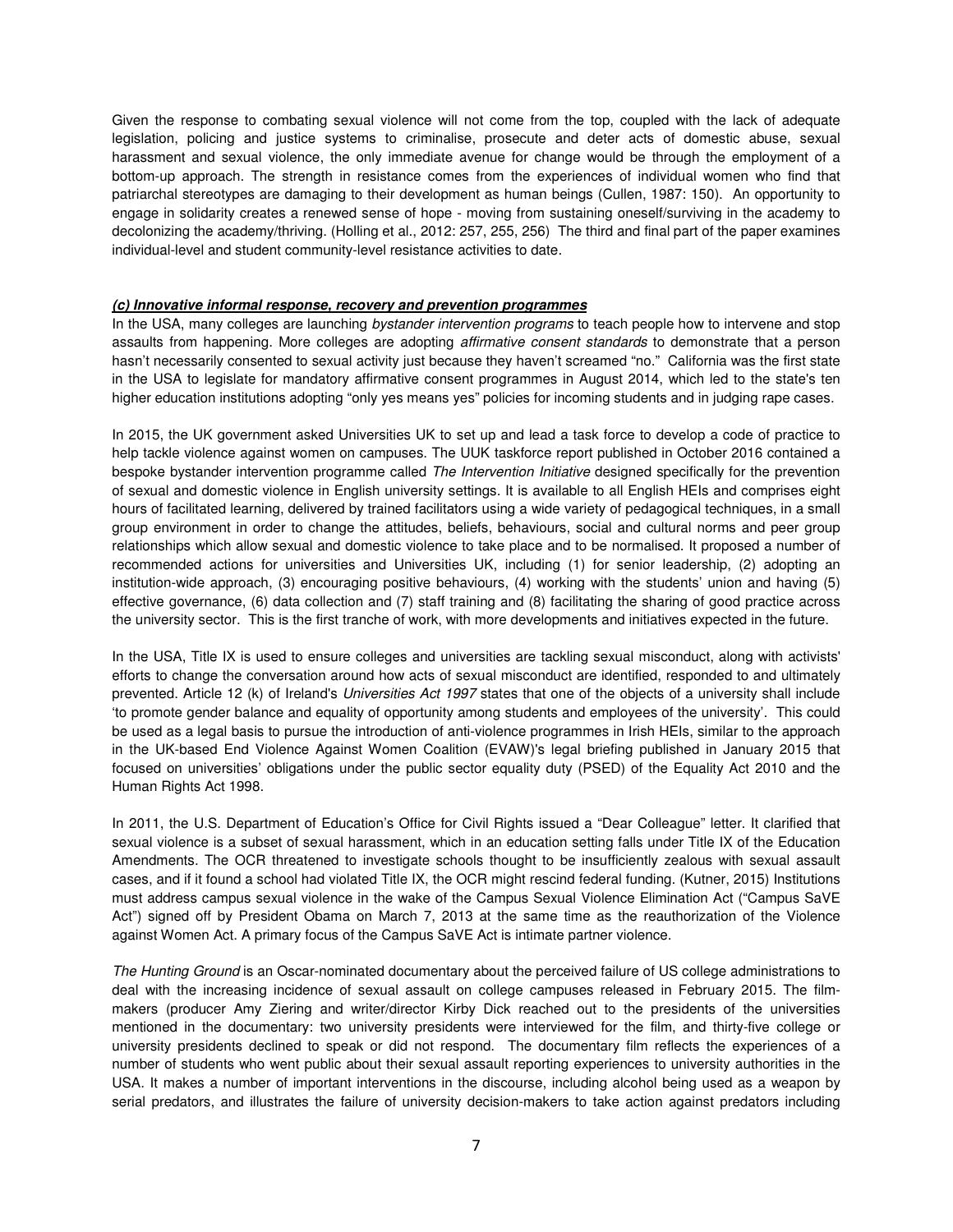those found guilty. It also indicates that those most agitated and pressed into action as a result of the epidemic of sexual violence in universities are the students themselves - indicating that further research needs to be conduct amongst students for ideas to identify, report and if necessary use peer pressure to informally sanction those found guilty.

In response to the university's sexual assault procedures and rejection in 2013 of her complaint of alleged rape by Paul Nungesser in August 2012, along with similar complaints from at least two other students, Columbia student Emma Sulkowicz made a video promising to drag her mattress around with her on campus - until the accused left campus or the school kicked him out - for the rest of her college programme up to and including her graduation on 19 May 2015. The video was a performance piece "Carry That Weight" forming part of her final year dissertation. Sulkowicz said campus officials never took her seriously after she suffered in silence for eight months before making a report of the August 2012 alleged attack. On the evening of the first day of classes of her sophomore year, Ms. Sulkowicz said, she was slapped, choked and anally raped in her dorm room by a fellow student with whom she had had consensual sex twice before, according to the police report. Following Sulkowicz's report, on 24<sup>th</sup> April 2014, 23 students filed a federal complaint against Columbia and Barnard College, alleging violations of Title IX, the complaint alleged that the institutions discourage students from reporting sexual assault, that alleged perpetrators are not removed from campus, and that sanctions are too lenient. In May 2014, Sulkowicz had an abortive attempt to file a report with the police due to the extreme distress involved, although she secretly recorded it on her cellphone. Sulkowicz went on to co-found a campus anti-sexual-violence organization called *No Red Tape*. At graduation, many of Nungesser's classmates stuck red tape to their caps in support of the campaign.

Sulkowicz shed light on the attitudes and values of the hierarchy within the university, highlighting the fact that officials have failed to deter or adequately punish such assaults (Smith 2014). Her case involved a typical rape situation in that she had known (and had sexual relations with) Paul Nungesser in the past, reflected in the statistic that 9 in 10 victims of campus rape and sexual assault knew their assailant. This underlines the need to understand the fact that rape is most commonplace within a domestic abuse/intimate partner violence (IPV) context.

In response, on April 23, 2015, Nungesser filed a sexual discrimination federal lawsuit against Columbia, its trustees and president, and Jon Kessler, an art professor who supervised Sulkowicz's dissertation project, claiming "The Mattress Project subjected Paul to verbal aggression, intimidation and hostility based on his gender". In March 2017, a federal district court judge dismissed Paul Nungesser's lawsuit with prejudice. Justin Dillon, a lawyer in a firm that settled an accused male-Title IX case against George Washington University, appeared to articulate the old 'negative consent' ethos of those pursing the so-called 'reverse-Title IX' suits, claiming victims should be asked by Universities "...but did you ever say no? And were you really so drunk that you didn't know what you were doing?'"" (Kutner, 10 December 2015) It is worth quoting Maya Angelou at this point:

We must call the ravening act of rape, the bloody, heart-stopping, bone-crushing act of violence, which it is. The threat makes some female and male victims unable to open their front doors, unable to venture into the streets in which they grew up, unable to trust other human beings, and even themselves. Let us call it a violent, unredeemable sexual act" (2008: 49)

Research published in the journal *Violence Against Women* says that only 2 to 10 percent of campus sexual assault accusations are false with the best estimate being 5.9% based on a survey of 136 campus assaults (the 8% figure reported by the FBI in its 1997 Uniform Crime Reports includes both unfounded and false reports). (Lisak et al. 2010: 1330)

## *Ireland*

The Safe Ireland report *Lawlessness in the Home* shows that the legal system at every level is failing those who are living with violence and abuse (O'Halloran, Irish Times, 30 March 2015). There is a lack of adequate legislation at the national level in relation to both domestic abuse and sexual assault. Women's Aid requested the government "amend the Non-Fatal Offences Against the Person Act so as to include as aggravating circumstances of relevant offences...such as those that were committed repeatedly, where the offence resulted in severe physical or psychological harm for the victim, and previous convictions for offences". (O'Halloran, *Irish Times* 30 March 2015) Currently, the definition of abuse is not reflective of the practice of domestic violence, for example, the law lacks a civil and criminal law definition of domestic violence which includes coercive control, which is at the heart of the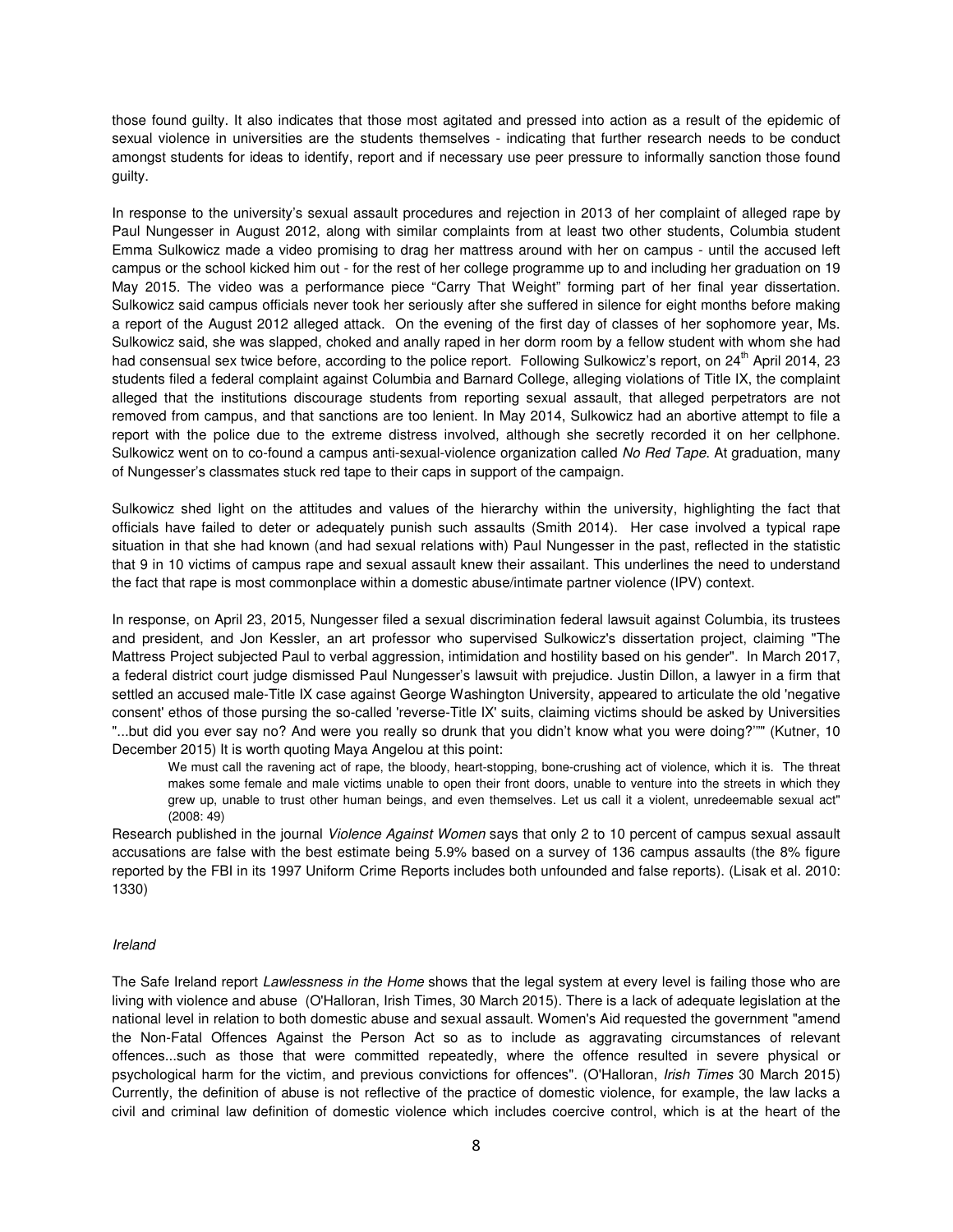phenomenon. The recently proposed 2017 Bill does not address this gap. The explanation for this failure is said to be due to the advice given by the Director of Public Prosecutions that it would be too difficult to prove the offence beyond a reasonable doubt in a criminal court due to the complexities of defining what is domestic abuse and what is ordinary assault. Thus, there is still no criminal law deterrence for perpetrators of domestic abuse and sexual violence.

The police in Ireland are noted for trivialising and under-reporting domestic violence - in 2016, the Garda Síochána recorded just 6,000 domestic violence incidents compared with 29,000 recorded by the police in Northern Ireland over the same time period, which has less than half the population of Ireland. National research found that only 29% of women experiencing severe abuse report it to the Gardaí (Irish police), and many victims who do report do not stay with the legal process. Only 7% of domestic violence incidents recorded by the Irish police in 2003 resulted in a conviction. Women's Aid Director Ms Margaret Martin highlighted European Union research that found Ireland had the highest rate of all EU countries for not meeting women's needs when they sought assistance after the most serious incident of violence by a partner. (Gartland, 2014)

The Director of Public Prosecutions (DPP) in Ireland fails to prosecute a majority of rape cases because "the complainant's accounts of events may be less clear... making it less likely that the complainant would make a good witness" (Mac Cormaic, 18 October 2014) which amounts to using the traumas suffered by the individual and their effects on that individual, as well as the methods used by perpetrators, as grounds for not pursuing justice for victims. This approach is common among police investigators as well as state prosecutors, who used what they call "general "credibility" evidence, for example, a delayed report; an apparent inconsistency in the victim's statement...to discount a rape victim's report (e.g., Kelly, Lovett, & Regan, 2005; Lea, Lanvers, & Shaw, 2003)" (quoted by Lisak et al. 2010: 1320). There is solid research evidence that long-standing rape myths and stereotypes influence how rape victims are perceived and how cases are classified by police (Lisak et al. 2010: 1321), who conflate "unfounded" cases (a victim reports an incident that, while truthfully recounted, does not meet, in the eyes of investigators, the legal definition of a sexual assault) with false (deliberately fabricated) reports. In the United States, there is a growing awareness of the need to use "trauma-informed" approaches that take into account the way that a victim's brain and body changes after an attack so investigative strategies can be altered in order to get accurate information without retraumatising the person. Christine Garcia, an expert at the National Center for Campus Public Safety, explains:

 "An investigator might say: 'Tell me what happened in a linear fashion. You went out at such and such a time, and then what happened?'" she said. "Someone who has been through a traumatic event such as sexual assault doesn't have that linear memory…The part of the brain that does the linear recall is kind of offline when a traumatic event is happening." (Bothwell, 2016)

In terms of sexual violence, Ireland has held the lowest conviction rate for rape among countries providing data (especially notable is a rate of 1-2 per cent from 1993-2000), for a crime that is known to be significantly underreported, i.e. the 2002 Savi study reported figures of 6% overall reporting sexual assault experienced as adults to the police, and overall figures for those reporting child sexual abuse to the police as adults was 8% (SAVI, xxxvii). The police dismiss and underreport domestic violence complaints, amid a culture of gender discrimination and abuse.

The police attitude to sexual assault and rape is also under scrutiny, as reflected in the audio recording captured unknowingly on a camcorder taken from Jerrie Ann Sullivan in which a sergeant and four gardaí joked about threatening to rape the women they had arrested (and later released without charge) at a protest, with no action taken after an 'independent' investigation by the police Ombudsman in 2012. More recently in April 2017, Dublin Inquirer journalist and blogger Ms. Dara Quigley took her own life days after a police officer, alleged to have used his phone to record CCTV footage of her detention under the Mental Health Act after she was found running in distress and naked on a street, shared the footage on What's App, which was then posted on Facebook, and subsequently went viral with over 123,000 views in 24 hours. The same police Ombudsman Commission will undertake an investigation into the alleged behaviour of the police but the point of this latest tragic controversy is clear: as her family put it, "We also deserve a Garda force that respects and upholds the rights of the most vulnerable in society".

Given there is no criminal legal deterrent for domestic violence and the courts system does not have specific and specialised Domestic Violence Courts which is standard across the UK (including Northern Ireland) it is not surprising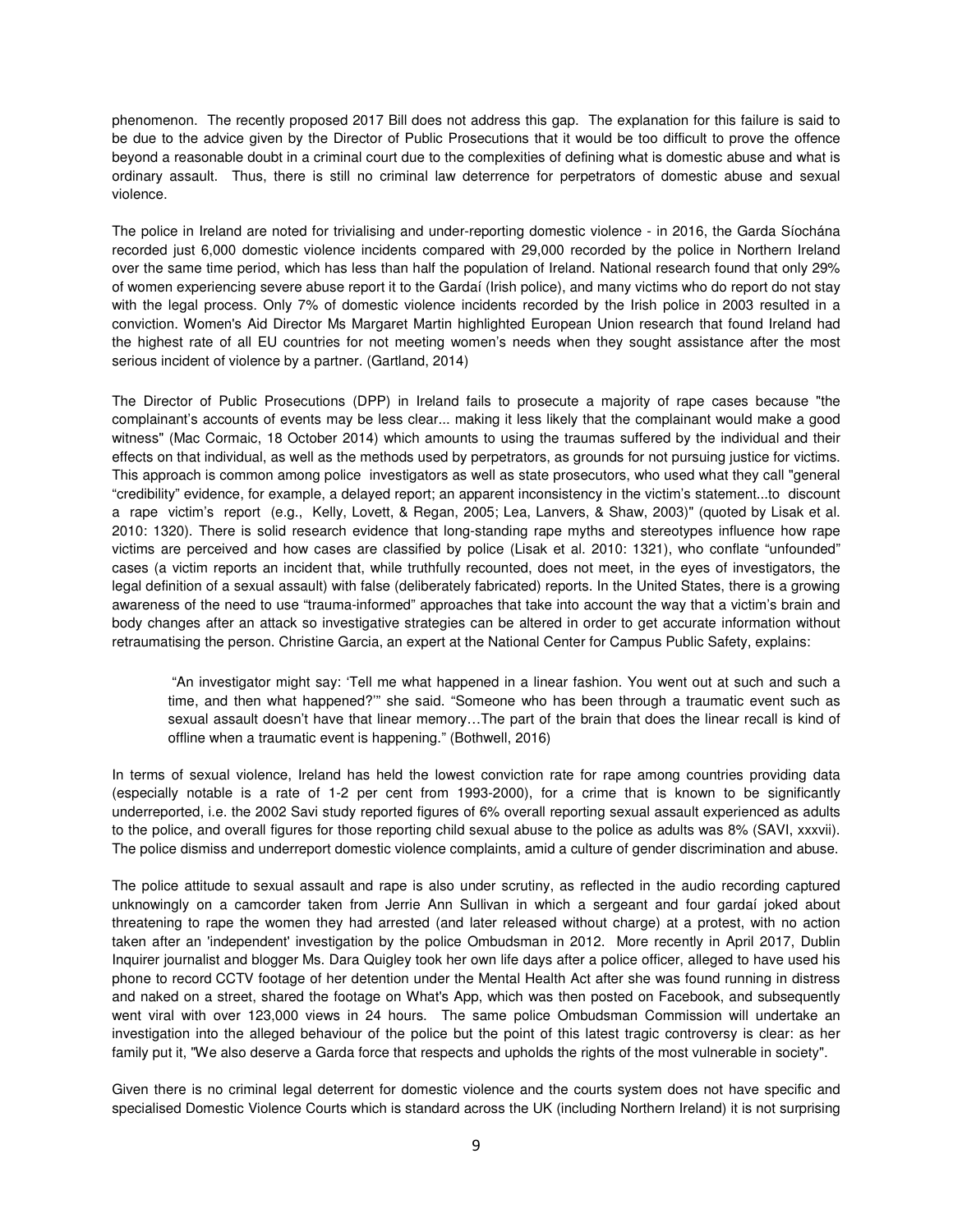that there are no such laws, authorities or programmes to tackle the problem of sexual violence on campuses in Ireland. The Council of Europe resolution on the prevention of domestic violence called upon Education Authorities in member-states to take action on the problem. (2002: 30) There is a lack of joined-up governance and inter-agency co-operation in the prevention of domestic abuse and sexual violence, and response to victims in terms of support, justice-seeking and recovery that stands in the way of a comprehensive programme at the level of universities. Table 1 compares Ireland with the USA, and the UK on a number of legal, policy, resources, and activities dimensions with respect to domestic abuse and sexual violence.

Ultimately third party enforcement is the only way to engender change in institutions' culture, climate, policies and procedures, personnel, resources, and underlying institutional values to achieve gender equality. The Higher Education Authority should appoint a specialised, trained, resourced Title IX team to each institution to act as a third party oversight body. Each HEI should have a dedicated Trauma and Recovery Centre to provide the full spectrum of resources required to address the issues and cases. Along those lines, this final part of the paper seeks to explore the potential of Peer to Peer support in designated secure Respite and Recovery spaces.

## *The Unit and Services*

Ideally students could be offered an on-campus or near-campus site depending on the likelihood of a survivor encountering her/his assailant and the impact this would have on accessing the space and services. This designated and purpose-built Trauma and Recovery Centre houses different departments covering the different stages survivors are involved in. The Services could include (1) pre-term sexual consent workshops for incoming students held off-site to the Centre but raising awareness of the Centre for students; (2) reporting processes that are "trauma-informed" in how they deal with reports of sexual assault, e.g. with links to dedicated domestic abuse and sexual violence police, the local rape crisis centre, and health centre personnel who are rostered for call-outs, or access to the Callisto system to allow a victim to report electronically with informal support if requested by the victim; (3) legal advice centre to advise, support, and enable victims to navigate and survive the judicial process, should they enter it; (4) personal counselling and support services provided by specifically-trained experienced sexual trauma counselling experts; (5) respite services that allow survivors to mentor and support each other on the road towards recovery, and so on.

## *The Participants*

The dedicated Support Staff include the aforementioned liaison police, trauma counsellors, legal advisors, local Women's Aid/Rape Crisis centre aides, as well as administrative support staff including IT support experts in on-line stalking and harassment, with involvement from Students' Union representatives, Programme Directors, or Class Representatives where necessary. The respite services participants could be drawn from a number of sources, such as (1) a scheme in which student volunteers are vetted and trained in listening techniques in a semester-long diploma in counselling course; (2) administrative and political support through Students' Union Welfare Officers and staff (3) a voluntary internship for final year or newly qualified Nursing or Psychology Students trained in trauma response; (4) survivors themselves who are advanced in their recovery and wish to help themselves and others based on their own experiences.

## *The Programmes*

The programme could contain formal and informal activities. The space could contain sensory and visual aids to encourage the re-connection with the physical body from a ball pit to a jacuzzi or massage therapy room. It would have an "R&R" space where survivors can gather to have a coffee together to discuss and confide in each other, or a silent reading space with appropriate library resources for learning and reflection, or a entertainment section for organised movie nights to art or dance classes to kick-start and allow a safer return to a level of socialising normality. Another section could function as talk therapy and counselling rooms, as well as spaces for reporting crimes in camera and if necessary, for preliminary informal dealings with authorities or court case preparation, etc. Each section would have key codes to get through secure, locked doors and run to a schedule, providing a safe, predictable and regulated environment for survivors. Access to the areas would be granted to members of the facility on a case-by case and stage-by-stage basis. This ensures that newly victimised members do not encounter have to deal with an encounter with a lively social event whilst attending the centre to report the crime or seek advice on posttrauma safety options.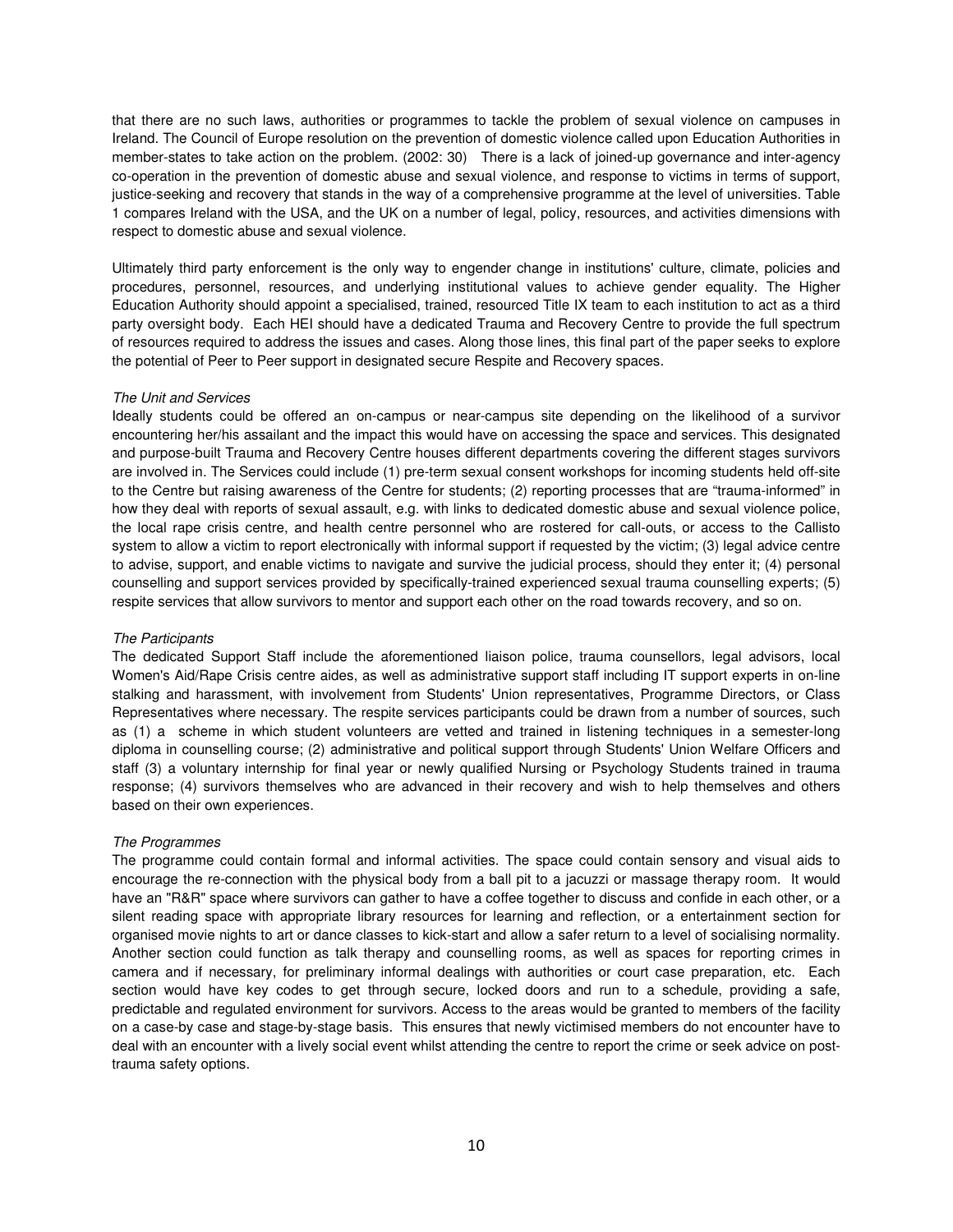## **Conclusions**

Like many societies, Ireland did not always treat women as second class citizens in their own land, community and family, as the Senchus Mor shows. Tragically for victims and wider society, there is a regime of official state silence and inaction in relation to domestic abuse and sexual assault of women. There is no criminal law deterrent for domestic violence perpetrators, because Irish law does not recognise the abusive behaviours underpinning the threat of physical violence. The Court system continually fails victims attempting to have barring and safety orders enforced. This regime of official state silence and inaction in is compounded by the gendered attitudes and inaction of the university sector in which 1 in 4 females and 1 in 20 males will suffer sexual assault during their time as a student. There is no national university task force to investigate the problem, there is no sector-wide research to provide information on the extent of the problem, and any piloting of programmes is done on an ad-hoc basis through individual lecturer or student initiatives. In short, it is clear that a top-down response to domestic abuse and sexual assault will be absent or completely inadequate in the medium to long-term. Therefore a bottom-up approach is required.

Students' Unions across Irish HEIs have created a number of campaigns and schemes, for example, University of Dublin, Trinity College was said to be considering mandatory Sexual Consent courses for first years living in halls of residence in January 2016, the first university in Ireland to do so, and followed up with the first consent workshops in October 2016 for 400 incoming first year student participants. Other Student Unions have created hashtag campaigns and posters on sexual consent.

What is required is (1) national legislation that is effective in criminalising all aspects of domestic abuse and sexual violence; (2) a dedicated domestic and sexual violence courts system expert and adequately resourced to process cases; (3) university-level policies to respond appropriately to case outcomes in relation to perpetrators' registration and campus access that are enforceable and overseen by third parties; (4) effective national public and local student awareness and information campaigns challenging rape culture norms, in order to create a culture of abhorrence towards predatory behaviour, parallelling the development of the same young generations' horror at the idea of drinkdriving. It is likely that the only way to achieve these goals is through a bottom-up student-driven approach.

#### **[Selected] References**

Angelou, Maya. (2008) *Letter to my Daughter*. [2012 Paperback] Virago Press.

Bothwell, Ellie. (2016) Can UK learn from US on tackling sexual assault on campus? *Times Higher Education (THE)*, 11 August. Available at: https://www.timeshighereducation.com/news/can-uk-learn-us-tackling-sexual-assaultcampus

Brennan, John. (2015). Suicide rate by girls here is highest in the EU28, *Irish Independent*, 28 October.

Conway-Walsh, Rose. (2017). Senator Rose Conway-Walsh welcomes Long-Awaited Domestic Violence Bill, Sinn Fein, 1 March. Available at: http://www.sinnfein.ie/contents/43714

Cullen, Mary (ed) (1987) *Girls Don't Do Honours: Irish women in education in the 19th and 20th centuries*. WEB: Dublin.

Devine, Karen. (2016) "Gender discrimination in Higher Education in Ireland: evaluating and resolving equality policy deficits", European Consortium for Political Research Joint Sessions of Workshops, Pisa, Italy, 24 - 28 April.

Gartland, Fiona. (2014) Domestic violence courts system 'falling apart', says Women's Aid. *Irish Times*. (25 September)

Gray, Jasmine (2016). Students Share Shocking Cases Of Sexual Assault On Campus Using #UnsafeAtUni, *Huffington Post* Young Voice, 21 October. Available at: http://www.huffingtonpost.co.uk/entry/students-sexualassault-campus\_uk\_580a158be4b056572d827918?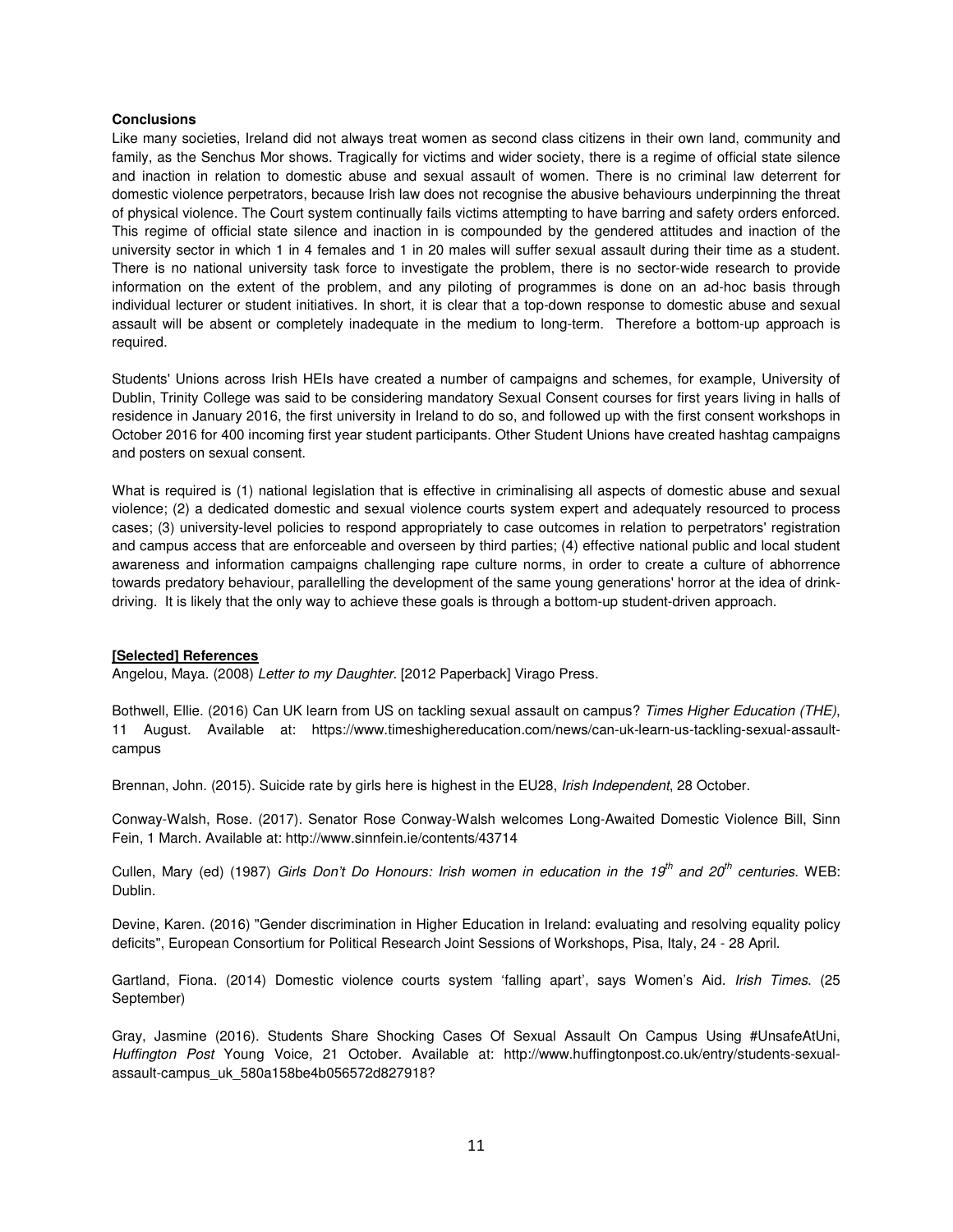Gutierrez y Muhs , Gabriella et al. (eds) (2012) *Presumed Incompetent: the intersections of race and class for women in academia*. Colorado: University Press of Colorado.

Fenton, Reuven, Tara Palmeri and Leonard Greene (2014) Ivy student carries mattress everywhere after 'rapist' isn't expelled, *New York Post*, 2 September. Available at: http://nypost.com/2014/09/02/ivy-student-carries-mattressafter-alleged-rapist-isnt-expelled/

Gander, Kashmira (2014). "University 'charges students hundreds of dollars' to clean up mattresses from Emma Sulkowicz anti-sexual assault solidarity protest", *The Independent*, 13 November.

Gray, Jasmine (2016). Students Share Shocking Cases Of Sexual Assault On Campus Using #UnsafeAtUni, *Huffington Post Young Voice*, 21 October. Available at: http://www.huffingtonpost.co.uk/entry/students-sexualassault-campus\_uk\_580a158be4b056572d827918?

Healy, Catherine. 2015. One in four female TCD students sexually assaulted – survey 2015. *Trinity News*. 20th January. Available at: http://trinitynews.ie/one-in-four-female-tcd-students-sexually-assaulted-survey/

Higher Education Authority of Ireland, 2017. Trend data, showing full-time enrolments by type of institution attended for the academic years 2003/04. Link: http://www.hea.ie/en/statistics/students-attending-all-third-level-institutions.

It's On Us (2017) Available at: http://www.itsonus.org/

Kutner, Max. 2015. The Other Side of the Sexual Assault Crisis. *Newsweek*, 10 December. Available at http://www.newsweek.com/2015/12/18/other-side-sexual-assault-crisis-403285.html

Lisak, David, Lori Gardinier, Sarah C. Nicksa, and Ashley M. Cote. (2010). False Allegations of Sexual Assualt: An Analysis of Ten Years of Reported Cases. *Violence Against Women*, 16(12) 1318 –1334.

Mac Cormaic, Ruadhán (2014) DPP defends her office's handling of rape cases. *Irish Times*, 18 October

O'Halloran, Domestic violence cases are being failed by the Irish legal system, *Irish Times* 30 March 2015.

Scotland. 2016. The Abusive Behaviour and Sexual Harm (Scotland) Act 2016 (came into force 24 April 2017 with cases being processed through specialist domestic abuse courts. The Domestic Abuse (Scotland) Bill introduced in March 2017 aims at creating a specific offence of 'abusive behaviour in relation to a partner or ex-partner')

Smith, Roberta (2014). "In a Mattress, a Lever for Art and Political Protest*"*. *The New York Times*. 21 September.

Sulkowicz, Emma. (2015) Carry That Weight. *Columbia Daily Spectator*. Available at: https://www.youtube.com/watch?v=l9hHZbuYVnU

Svokos, Alexandra (2014). Students Bring Out Mattresses in Huge 'Carry that Weight' Protest Against Sexual Assault. *Huffington Post.* 29<sup>th</sup> October. Available at: http://www.huffingtonpost.com/2014/10/29/carry-that-weightcolumbia-sexual-assault\_n\_6069344.html

Wales. 2015. *National Strategy on Violence against Women, Domestic Abuse and Sexual Violence – 2016-2021*. Available at: http://gov.wales/docs/dsjlg/publications/commsafety/161104-national-strategy-en.pdf